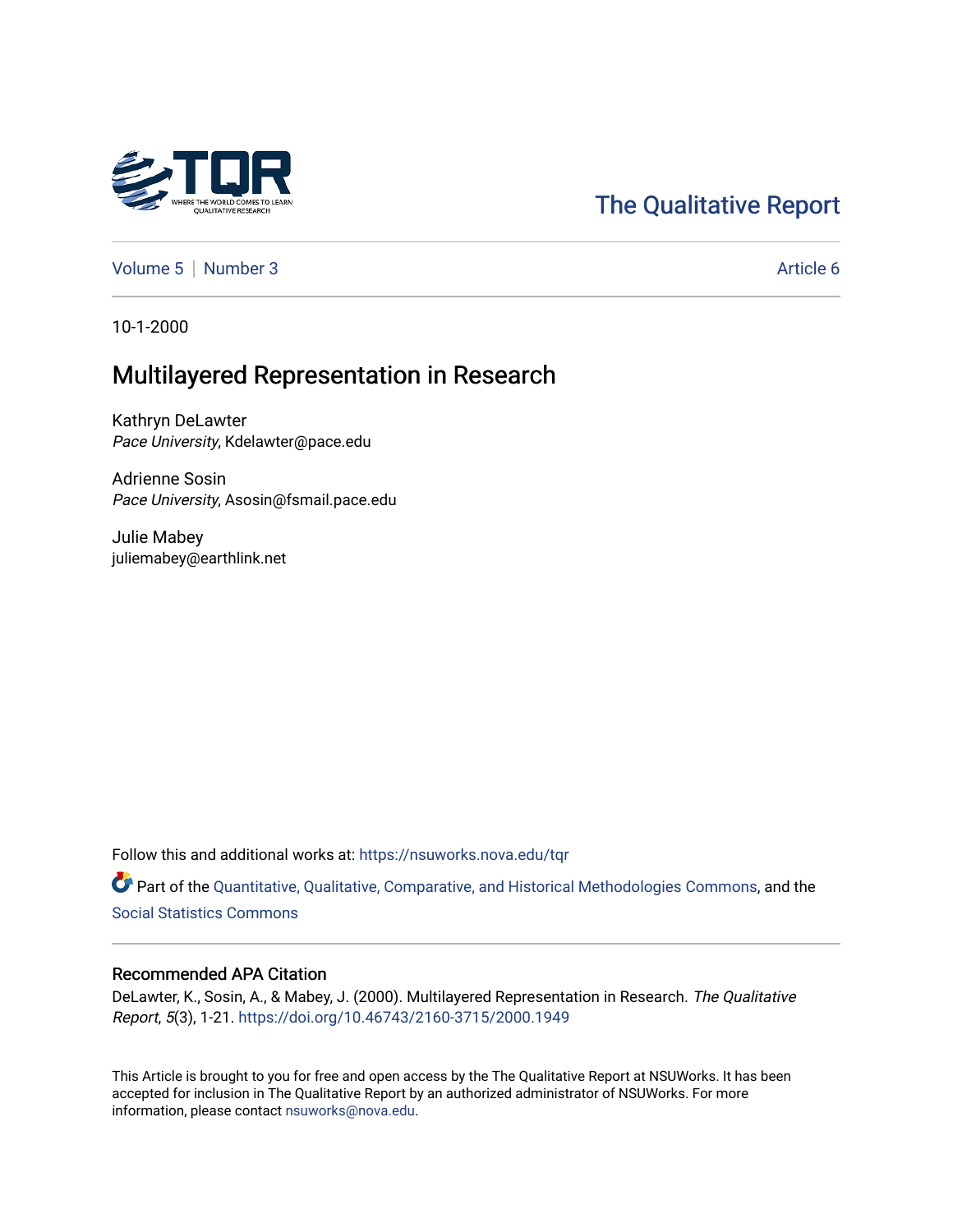# **Qualitative Research Graduate Certificate** Indulge in Culture Exclusively Online . 18 Credits **LEARN MORE**

# Multilayered Representation in Research

#### **Abstract**

This paper describes a multi-layered qualitative action research study presented at the Twelfth Annual Conference on Ethnographic and Qualitative Research. "The Aesthetics of Ethnography: A Moving Triangle," was an interactive installation that demonstrated the aesthetics of ethnography for education. Participants were invited to share their own constructions of meaning when engaged in activities related to multicultural calendar artifacts. The research methodology of this study is collective reflection, developed by the researchers in the process of interpreting teacher education student's multicultural calendar artifacts as texts. The article highlights one of the multicultural calendar artifacts displayed in the installation, through hyperlinks to images of the multicultural calendar artifact itself. Our discussion of multiple representations gives insight into how we, as teacher educators, generate language in curriculum development for multicultural teacher education. Now the journey is ending the wind is losing heart Into your hands it's falling, a rickety house of cards. The cards are backed with pictures displaying all the world. You've stacked up all the images and shuffled them with words. And how profound the playing that once again begins! Stay, the card you're drawing is the only world you'll win. Ingeborg Bachmann, 1926-1973 Translated from the German by Peter Filkins.

#### Keywords

qualitative research

#### Creative Commons License



This work is licensed under a [Creative Commons Attribution-Noncommercial-Share Alike 4.0 License](https://creativecommons.org/licenses/by-nc-sa/4.0/).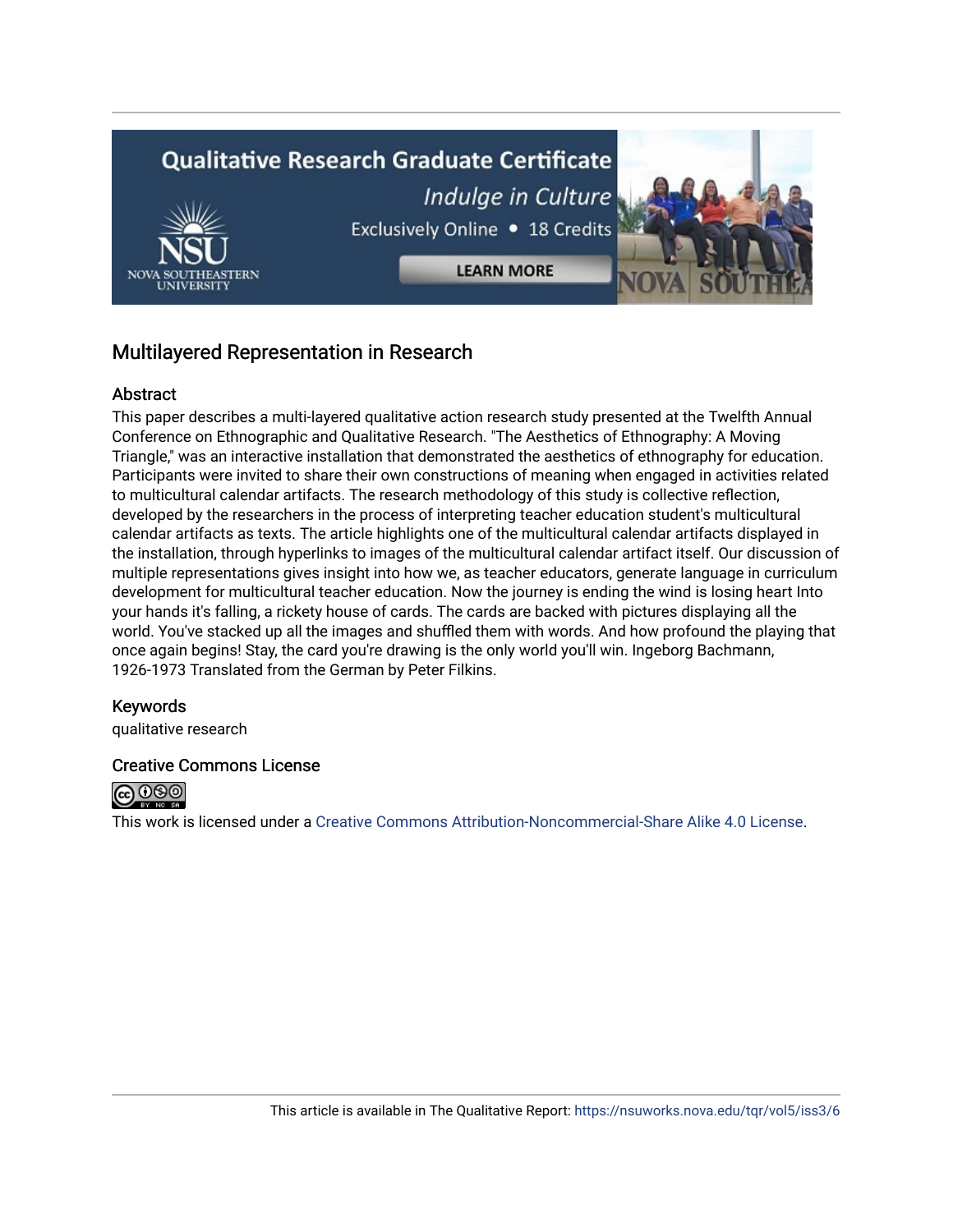# **Exploring Multi-Layered Representations in Research by Kathryn De Lawter, Adrienne "Andi" Sosin, and Julie Mabey<sup>+</sup>**

*The Qualitative Report*, Volume 5, Numbers 3 & 4, October, 2000

#### **Abstract**

This paper describes a multi-layered qualitative action research study presented at the Twelfth Annual Conference on Ethnographic and Qualitative Research. "The Aesthetics of Ethnography: A Moving Triangle," was an interactive installation that demonstrated the aesthetics of ethnography for education. Participants were invited to share their own constructions of meaning when engaged in activities related to multicultural calendar artifacts. The research methodology of this study is collective reflection, developed by the researchers in the process of interpreting teacher education student's multicultural calendar artifacts as texts. The article highlights one of the multicultural calendar artifacts displayed in the installation, through hyperlinks to images of the multicultural calendar artifact itself. Our discussion of multiple representations gives insight into how we, as teacher educators, generate language in curriculum development for multicultural teacher education.

> *Now the journey is ending the wind is losing heart Into your hands it's falling, a rickety house of cards.*

*The cards are backed with pictures displaying all the world. You've stacked up all the images and shuffled them with words.* 

*And how profound the playing that once again begins! Stay, the card you're drawing is the only world you'll win.* 

*Ingeborg Bachmann, 1926-1973 Translated from the German by Peter Filkins.*

#### **The Aesthetics of Ethnography: A Moving Triangle**

At the Twelfth Annual Conference on Ethnographic and Qualitative Research in Education (EQRE), at Albany, New York, we invited participants into an interactive installation about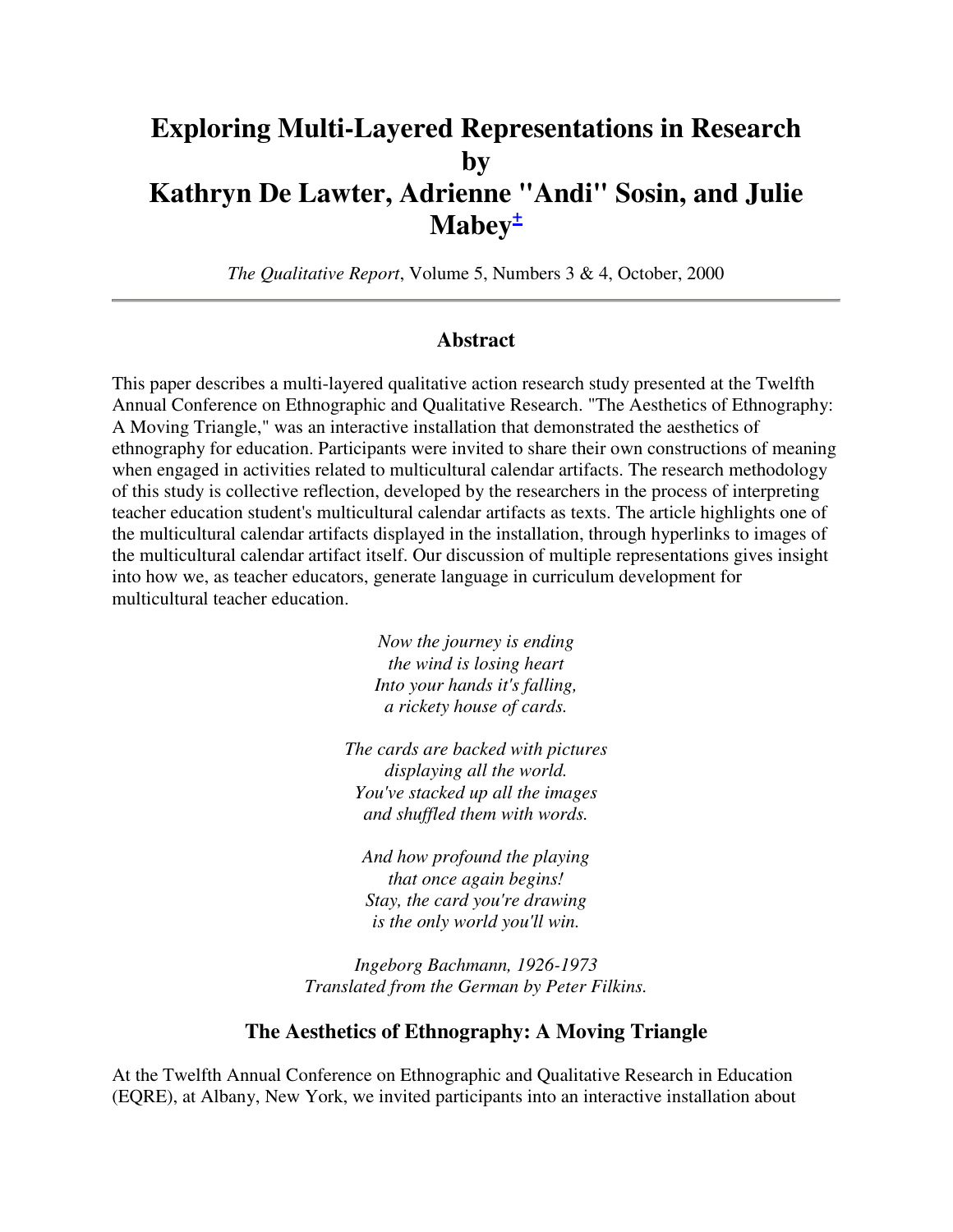teacher education students' representations of multicultural curriculum. The installation, "The Aesthetics of Ethnography: A Moving Triangle," was designed to elicit spontaneous responses and critical reflections on multicultural curriculum and teaching, and our qualitative research in teacher education. Our "moving triangle," offered three possible areas for experiencing the aesthetics of ethnography for education. The three stations of the installation engaged participants in imagining, interpreting, and viewing to construct their own visualized calendars, to have hands-on explorations of student-made calendars, and to view video clips of students' presentations of their calendar artifacts. This experiential installation was a representation of both our pedagogical approach and of our research study about teacher education students' conceptions of multicultural curriculum.

We were inspired to create our installation by our visit to an installation created for the Arts in Education Special Interest Group at the American Educational Research Association annual meeting in 1999 (Cole, brown, Buttignol, & Knowles, 1999). Experiencing that group's exhibit energized us to prepare our own interactive installation to communicate about our multi-layered, longitudinal, qualitative action research study. At the EQRE conference, participants were invited to explore our emerging themes with us.

The calendar artifacts displayed in *The Aesthetics of Ethnography: A Moving Triangle* were made by our students, enrolled in a Master of Science in Teaching program at Pace University in New York City. We seek to understand our students' meanings, constructed in a process of global perspectives development. We create conditions for them to become conscious of their conceptions of culture through a problematic assignment of constructing a representation of their personal meanings for multicultural curriculum in a calendar format. Through a process we call collective reflection, we are creating language to express generative and emergent themes that inform multicultural teaching and curriculum design. In this article, we focus on one student's multicultural calendar artifact. "Julie's Calendar" is illustrative of the challenges our students face when contemplating teaching, and is included in this article as hyperlinked images and text.

#### **Pedagogical Grounding for Action Research**

In the course, titled Global Perspectives, students meet each other in activities designed to prepare them to teach in multicultural elementary and secondary classrooms. Global Perspectives affords students with opportunities to incorporate world concerns (Gore, 1993; Saign, 1994; United Nations, 1989) and understandings of cultural stereotypes in teaching (Ayers & Ford, 1996; Banks, 1991; Banks & Banks, 1996, Meier, 1995; Sleeter & Grant, 1994). Students do not just develop an awareness of their stereotyping in everyday life, they come to envision themselves teaching in a multicultural environment. They practice shaping multicultural curriculum, attempt in-depth inclusion of world concerns within school subjects, and think about how knowledge connects to action (Giroux, 1981). By enabling students to understand the relationship between knowledge and action with respect to world concerns, students are empowered to pursue their own purposefulness in teaching and grow in their civic and global consciousness. Students are encouraged to critically and collectively self-reflect (Schratz, 1993) to recognize their own perspectives and to understand that their perspectives will influence their future teaching practices.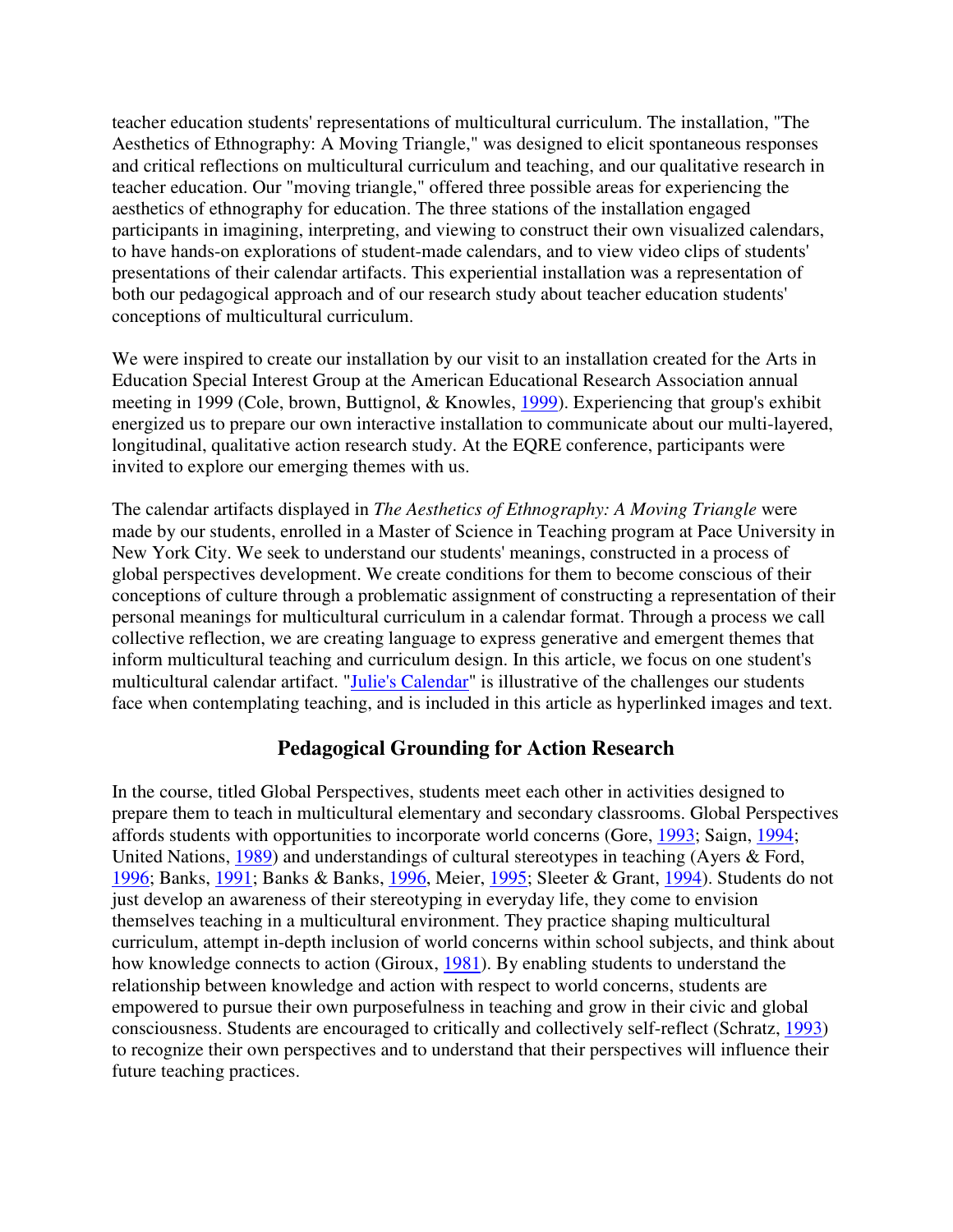## **The Multicultural Calendar Project**

Each Global Perspectives student individually creates and presents to the class a major project that must be recognizable as a multicultural calendar for his/her future classroom. The calendar assignment is ambiguously defined in the course syllabus as a student invented multicultural artifact, which can be recognized and used in a classroom as a calendar. It poses a problematic (Giroux, 1983) curriculum task that moves pre-service teacher education students to act as teachers.

The multicultural calendar project calls upon students to imagine time organized differently than is common or culturally prescribed. Although people in different cultures may take for granted what constitutes a calendar, we ask students to envision and make a multicultural calendar that can structure events in a classroom. The assignment challenges students to look into time and culture with self-interest. They must take into account their experiences and recognize the influences of time and culture in shaping human interaction. Even if starting is difficult and many false starts are made, each student is supported by the instructor and their classmates to take risks. Those students who are aware of the logic and arbitrariness of how time has been ordered in various cultures and historical periods are often the ones who are willing to explore organizing time in more personal and creative ways. We encourage all students to reach into themselves and be open to alternative ways of conceiving their relationships to time, culture and others. Most students experience some level of discomfort with the open invitation to create the calendar, but are concerned enough about their course grades and their progress towards teaching to engage and persist in constructing the artifact.

In conceptualizing their calendars, students interpret eight holistic criteria: Unique/Original, Personal Connectedness, Eye Catching/Surprising, Cross-Cultural, Interactive, Educative/Usefulness, Relatable to subject matter, Relatable to viewer. This holistic evaluation rubric and procedure (De Lawter, 1986/1990), developed with students, is a method that not only provides an evaluation of student work on the multicultural calendar project, but poses a format for student self-evaluation, practice in interpreting a rubric, and experience in implementing an holistic process. The tension of investing oneself in a representation, being responsive to others' questions, and engaging in holistic evaluation contributes to each student's actualization.

Calendars are presented late in the semester in order to maximize the time students have to prepare them. Each presentation is an experience of authentic teaching and holistic evaluation. The students have had opportunities to work with holistic criteria earlier in the semester. Each student's self and peer evaluations are combined with professorial criticism to reach a composite score. Students' interpretations of the holistic criteria display their tacit and focal understandings. Our process of collective reflection encourages self-reflection and openness, and affirms expressions of respect.

For many students, recognition of their achievements by self and from other classmates results in an emerging sense of self-efficacy (Bandura, 1986). They acknowledge what they have learned from each other and that they have become more knowledgeable and aware of theoretical constructs about diversity and culturally responsive teaching practices (Hollins, 1995; Leck,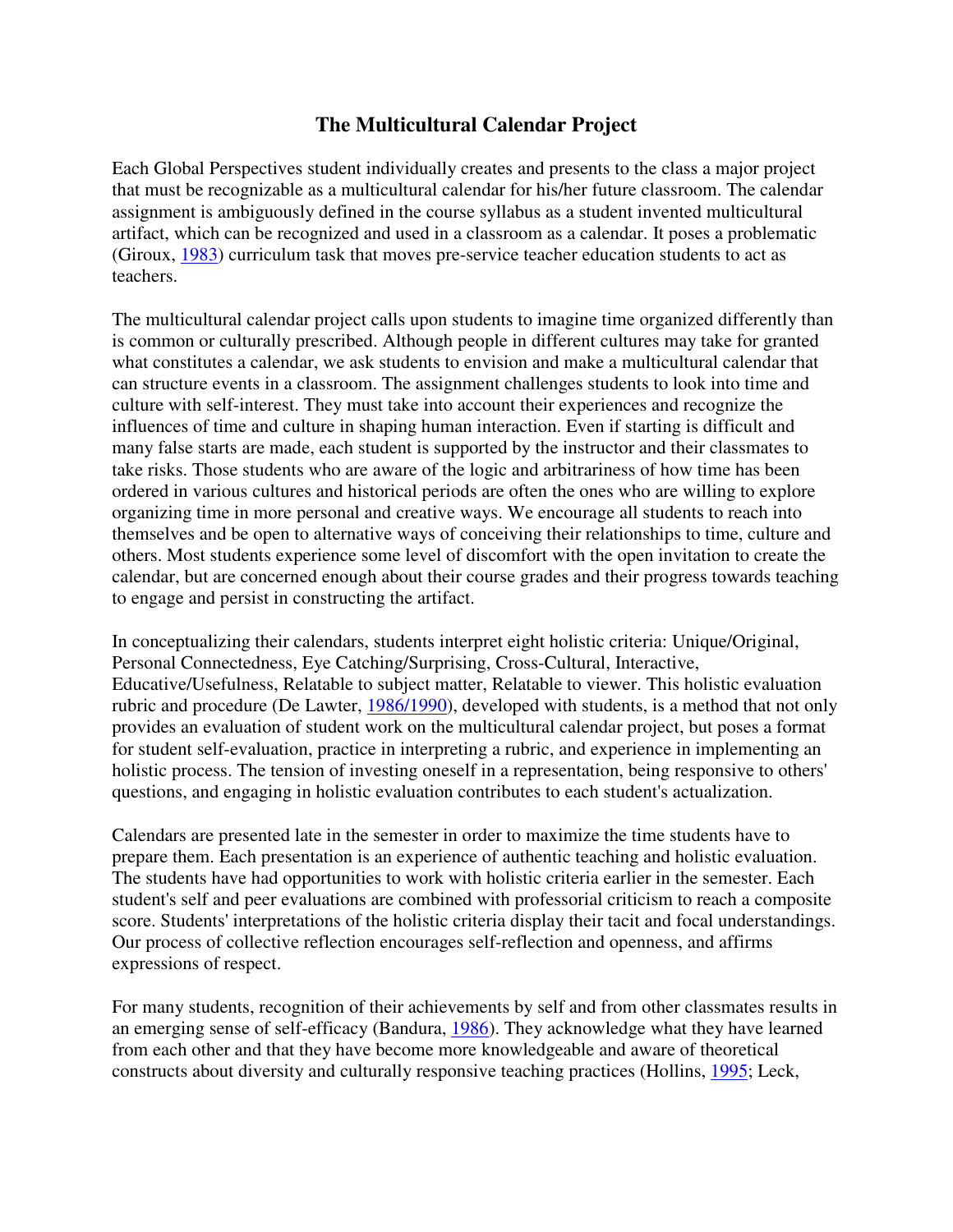1990; Nel, 1995). The thought of entering their own classrooms becomes conceivable, and they express confidence and eagerness to be with their own students in their own classrooms.

A Multicultural Calendar fair highlights the end of the term. Students often cite the calendar project in their course evaluations as their most significant accomplishment in the teacher education program. Likewise, we value the rich significance of the calendar artifacts, as representations of students' conceptions of multicultural curriculum. The interpretation of these teacher education students' calendars through multiple qualitative research methodologies leads to important explorations and insights for teaching.

### **Action Research That Informs Pedagogy**

As faculty colleagues, we began sharing our reflections on teaching the course Global Perspectives. Our conversations on pedagogy led to our collaboration in research. We began developing an action research study. Acknowledging that our research methodologies are grounded in the context of teacher education, we pursued self-study as well as other qualitative modes of inquiry. Self-study is the purposeful reflection upon one's own work, and is an important movement in teacher education (Zeichner, 1999). In our focused efforts to understand the meanings students bring, the interpretation of multicultural calendar artifacts as texts, already in progress as a pedagogical methodology, became critical to our research. Both our pedagogical and our research interests converged.

Our multi-layered qualitative action research extends an interpersonal approach to teaching praxis to include the interpretation of texts (Ricoeur, 1976). The interpretation of artifacts as texts is a methodology (De Lawter, 1982) that attends to meaning construction with texts and extends the meanings expressed in social interaction. This methodology builds on ethnomethodology (Garfinkel, 1967), a branch of sociology that is concerned with understanding the meanings of research subjects and the explicit expression of research assumptions by researchers. Our study explores the focal and tacit dimensions (Polanyi, 1967) of our Global Perspectives students' representations of multicultural curriculum in the form of calendar artifacts.

We agreed that our methodology of interpreting multicultural calendar artifacts as texts is pivotal to our understanding of how students construct their ideas about multicultural curriculum in a teacher education context. We also drew upon Feldman's (1999) understanding of the importance of conversation in action research. Through the self study of our praxis in teaching (Friere, 1970/1998), a view of teaching in which action and reflection are in dialectical relation, we experienced a vital impetus to express our understandings in a shared language. As we worked together doing research, we identified our interpersonal discourse as a responsive process of negotiating meaning, which we call collective reflection.

## **Collective Reflection**

Collective reflection is the term we use to describe a social relationship and use of language. It is an interpersonal process and a commitment to interpreting another person's artifact. Collective reflection is a complex way of being together in conversation with "the other" and their text that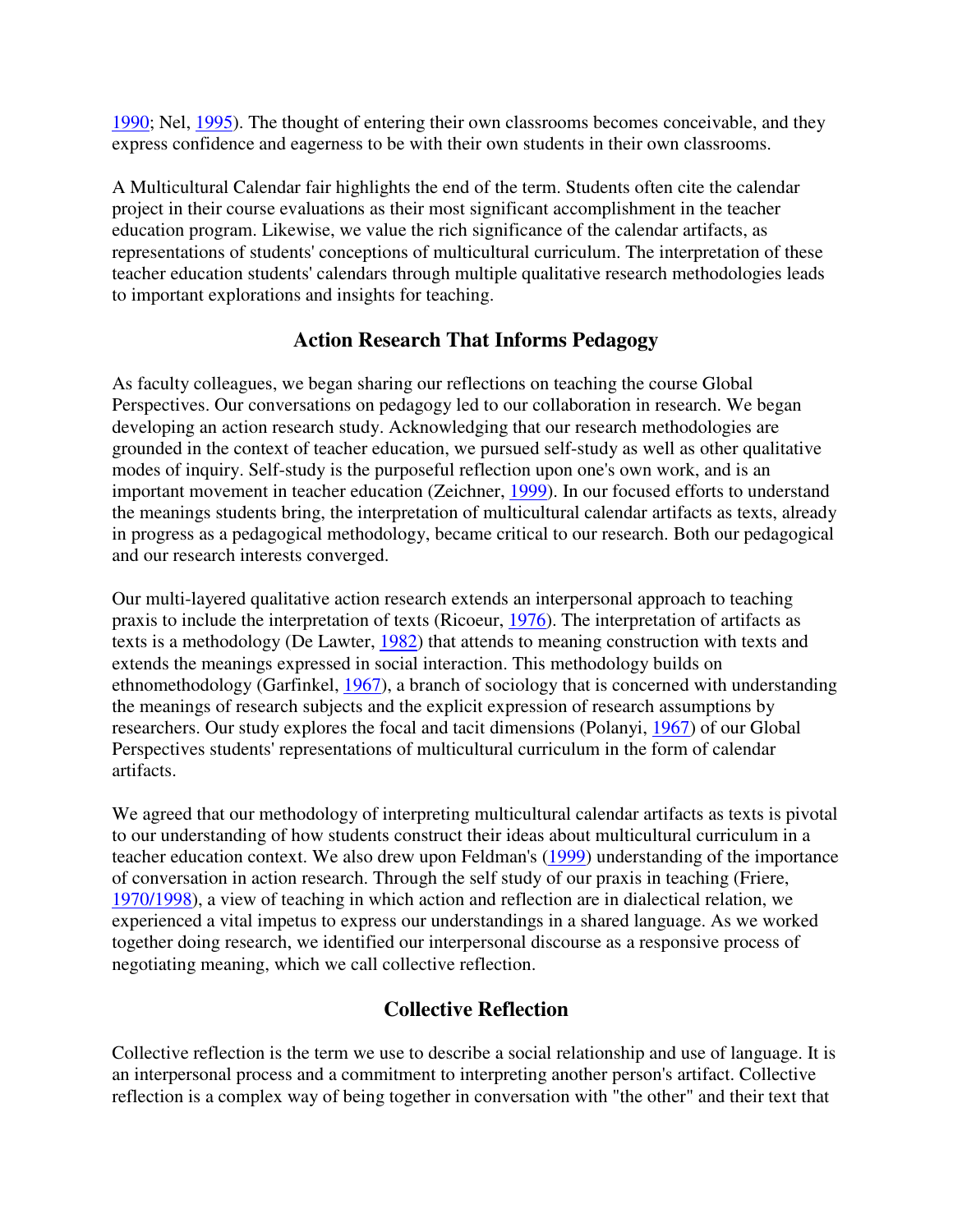honors perspectives and builds trust. Collective reflection (De Lawter & Sosin, 2000) integrates social interactions with artifacts interpreted as texts. The contribution of the method is that participants create a shared language for expressing meanings in both research and pedagogy.

Collective reflection in our teaching is grounded in our constructivist pedagogical outlook. In the classroom we model pedagogy for understanding the meanings students bring and how they think about new or different ideas. We design activities for Global Perspectives that intentionally create experiences of collective reflection. Students read, discuss, and collaborate. They also respond to each other and the instructor in dialogue journals about their lives, the course texts, and their concepts of teaching, curriculum, and multicultural education. They create and participate in activities that incorporate world concerns or cultural stereotypes to expand their global perspectives (Diaz, Massilas & Xanthopoulos, 1999). Some students elect to engage in service learning with homeless children and youth through a community organization (Kroloff, 1993; Levison, 1986; Rafferty, 1998; Schultz, 1987). Throughout the semester, we foster collective reflection as students construct and present their multicultural calendar artifacts.

The importance of collective reflection is that it means engagement with others' artifacts that are expressive of the knowledge that they bring. We named our process collective reflection prior to encountering Schratz (1993), who articulates a concept of collective self-reflection in exploring the influences of researchers' interpersonal relationships. We are concerned with how power, authority, and control are expressed between students and teachers, and between researchers. Our view of collective reflection values relationships that create language for expressing shared meanings - in our case, with each other, with students, and with their artifacts interpreted as texts. The students inform us of their orientations through their work. We communicate with the students that we highly value their constructions, as demonstrative of their intentions and aspirations for their prospective teaching careers. Our collective reflection with them and with each other challenges them to question their taken-for-granted presuppositions and to critically perceive others' points of view.

### **Representations in Research and Teaching**

Calendar artifacts are representations of meaning. These representations are emblematic of personal knowledge (Polanyi, 1964, 1967), a process of knowing by which persons interweave objectivity and subjectivity in universal meanings. Our students' personal knowledge is recognizable in the form of qualities and values that they express in the process of creating their artifacts. Their representations are indicative of who they are and what multicultural curriculum means to them.

As teacher/researchers, our process of collective reflection led to the question, "What do we mean by the term, representation, in this research?" We responded to this question by defining representation as:

- 1. symbolic, tangible manifestations of meanings students formulate in response to course assignments, and
- 2. forms of meaning that result from researchers' decisions and the choice of methodologies.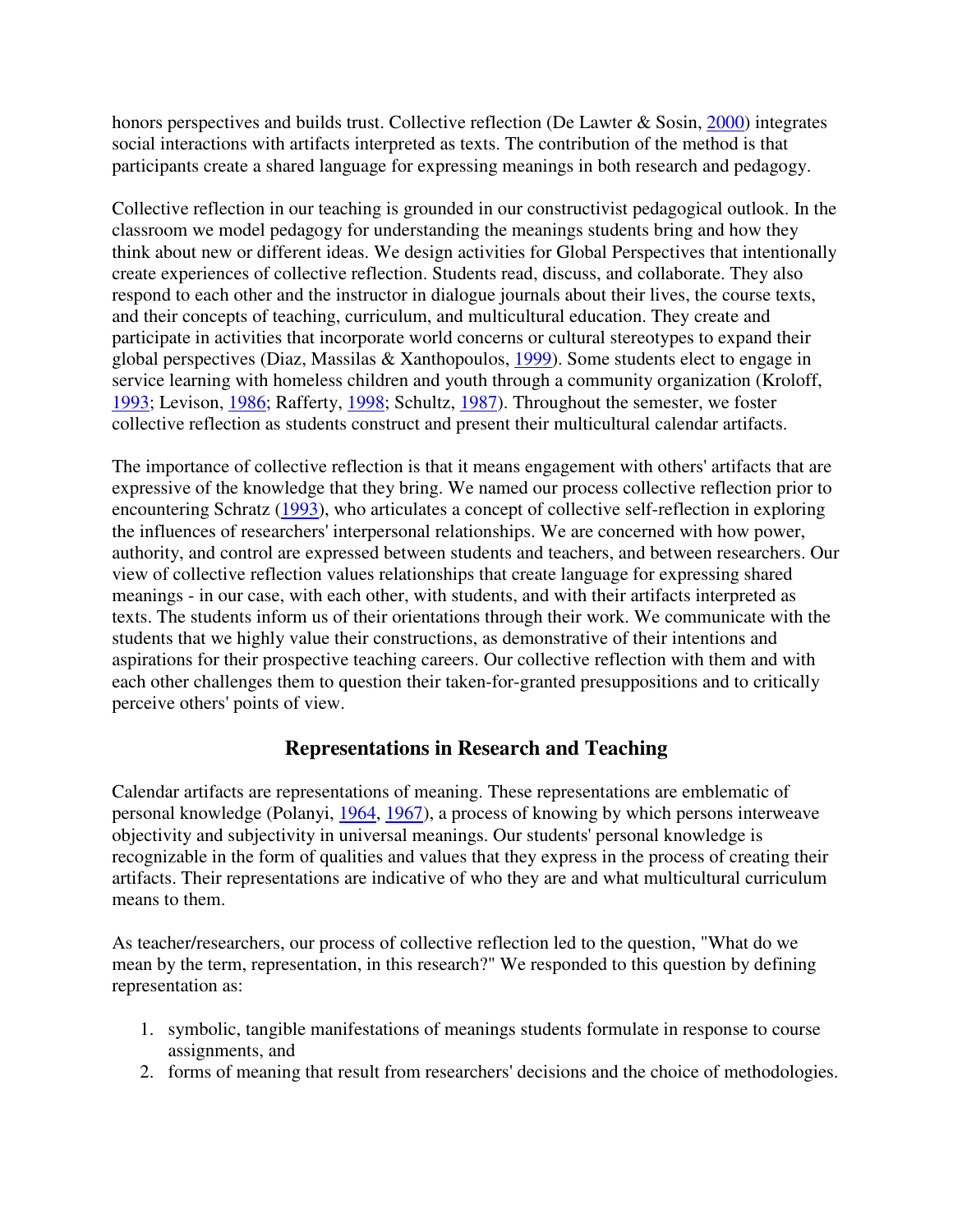We view representations as externalizations of meaning. Understandings that are externalized reveal meaning constructions and are evidence of how humans shape and are shaped by the world (Berger & Luckmann, 1967). Therefore, we define representation as material evidence of students' and our meanings in the form of data sources. The multicultural calendar artifacts are the primary representations in our research. Other data sources are videotapes of students' presentations in class, and instructor's and student audience's holistic scoring of the calendars. Recorded student talk and writing in their journals about their own cultural backgrounds, and how their backgrounds influence the process of calendar creation are also considered data. Audiotapes of conversations and post-presentation comments made in class about calendars also provide instances of collective reflection.

# **Some Questions Related to Representations**

The following questions were shaped as we interpreted our students' representations:

- What representations have been elicited by our pedagogical and research methodologies?
- What representations are displayed in the artifacts themselves? What makes an artifact recognizable as a calendar?
- What is focal and tacit in the calendar presentation as an interpersonal representation?
- What generative and emerging themes are evident in the representations?
- How do representations inform other layers of this research?

These questions cross over from pedagogy to research, and back again to pedagogy, highlighting a dialectical relationship between our pedagogical and research methodologies. The questions are vital to our ability to make contributions to an understanding of teaching praxis, both generally and for our own growth. We include "Julie's Calendar," as an illustration of a multicultural calendar artifact to which we address our questions. We focus on her meanings by displaying her artifact and her retrospective description of her experience.

# **Representations in a Multicultural Calendar Artifact: Julie's Calendar**

Julie Mabey, a former student, helped us prepare our interactive installation for EQRE. Julie's calendar was displayed and participants had the opportunity to interact with it and other calendar artifacts. Julie responded to questions about her calendar and about the process of making the calendar. Julie originally created the calendar while enrolled in Global Perspectives in 1993. We have included Julie's calendar as illustrative of several qualities found in the representations exhibited in our students' multicultural calendars.

Julie's calendar artifact is a transformation of a deck of cards into a multicultural calendar. The image on the back of the calendar represents her sense of the circular motion of time (see Figure 1).

# **Figure 1: Back of Calendar**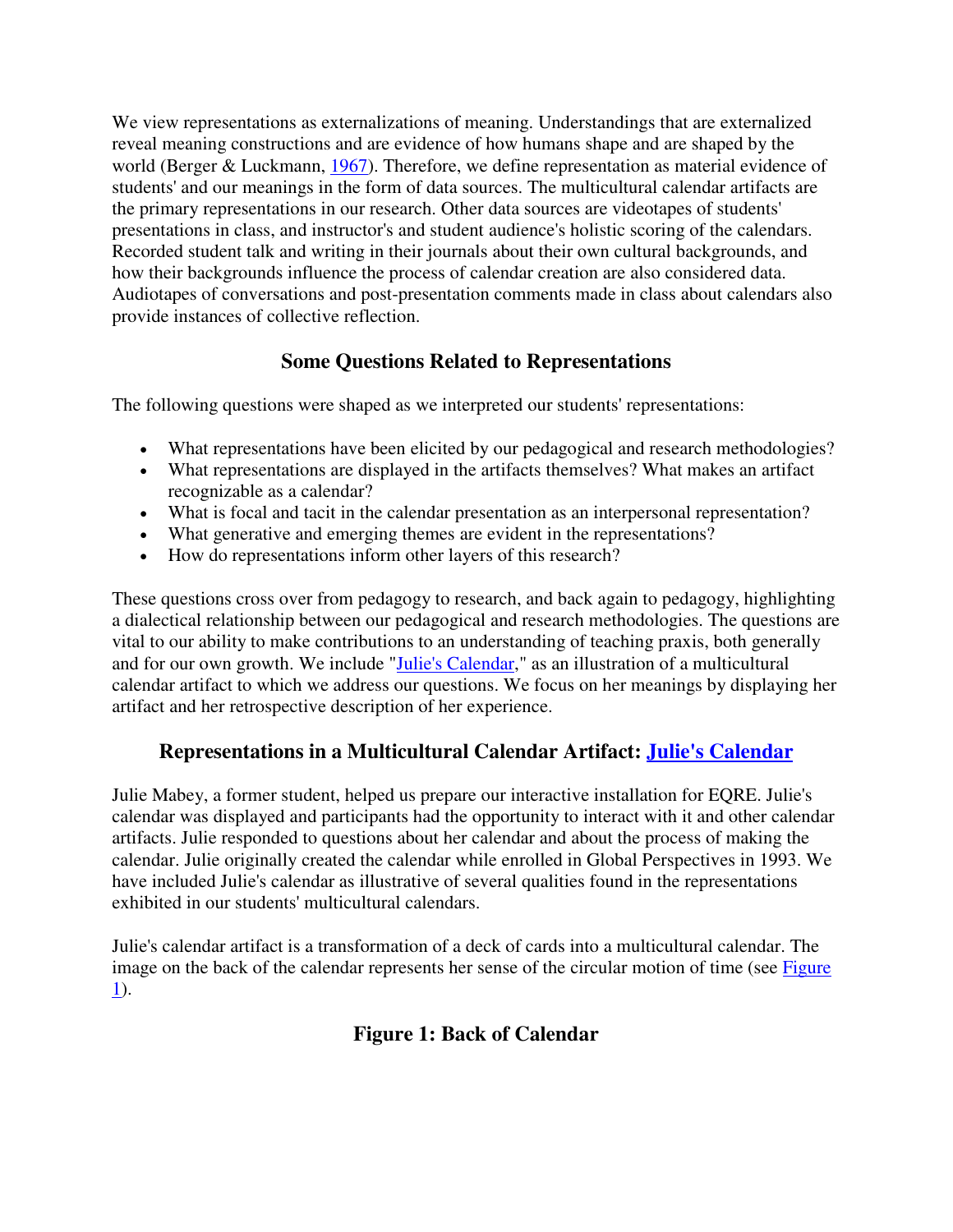

The Jokers symbolize the sun (see Figure 2) and the moon (see Figure 3) in their representations by Native American cultures. The suits represent the seasons. The pictures on the fronts of the cards are the works of artists from four different ethnic groups, each depicting a character from their culture.

**Figure 2: Moon Shield Joker**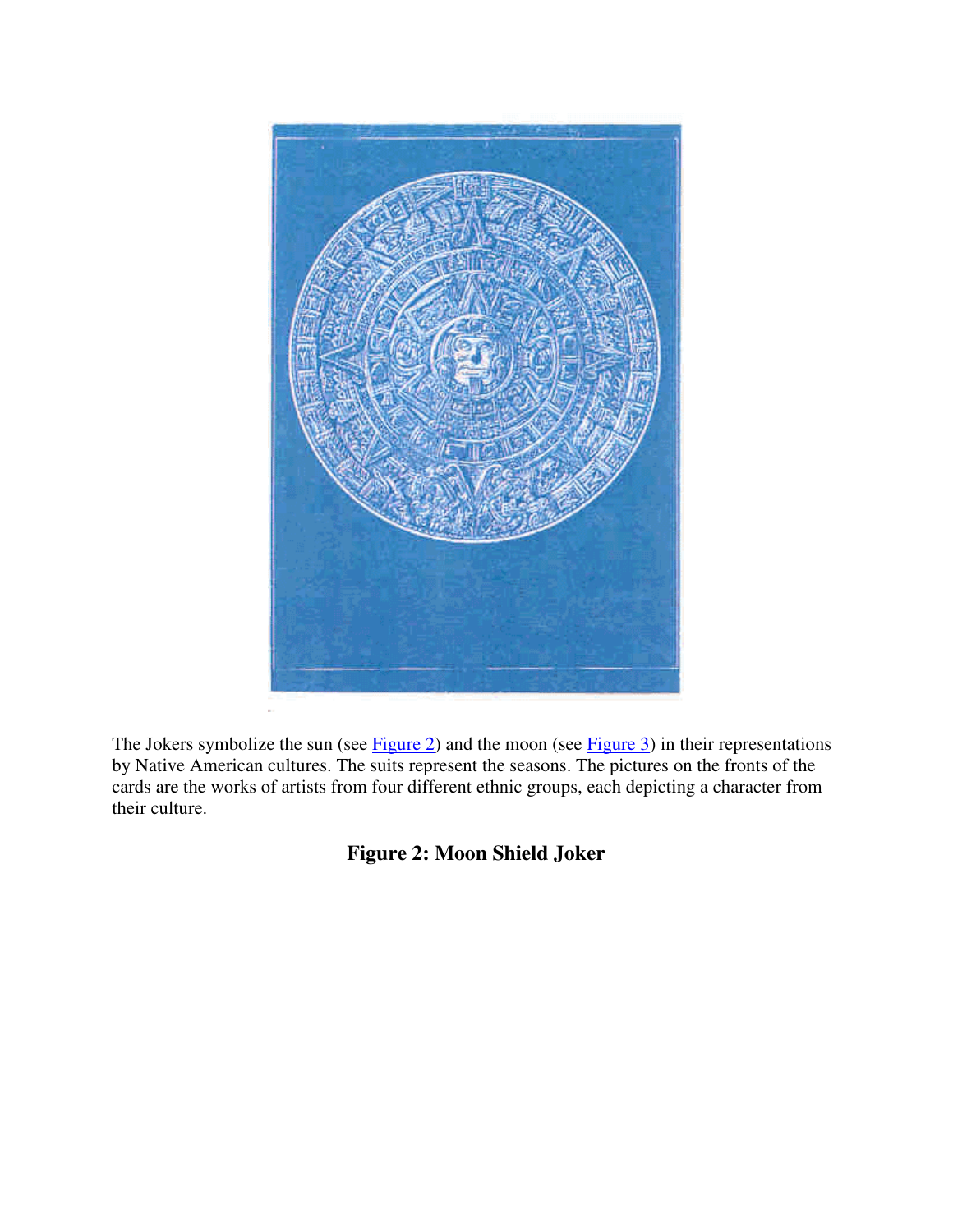

**Figure 3: Red Sun Mask Joker**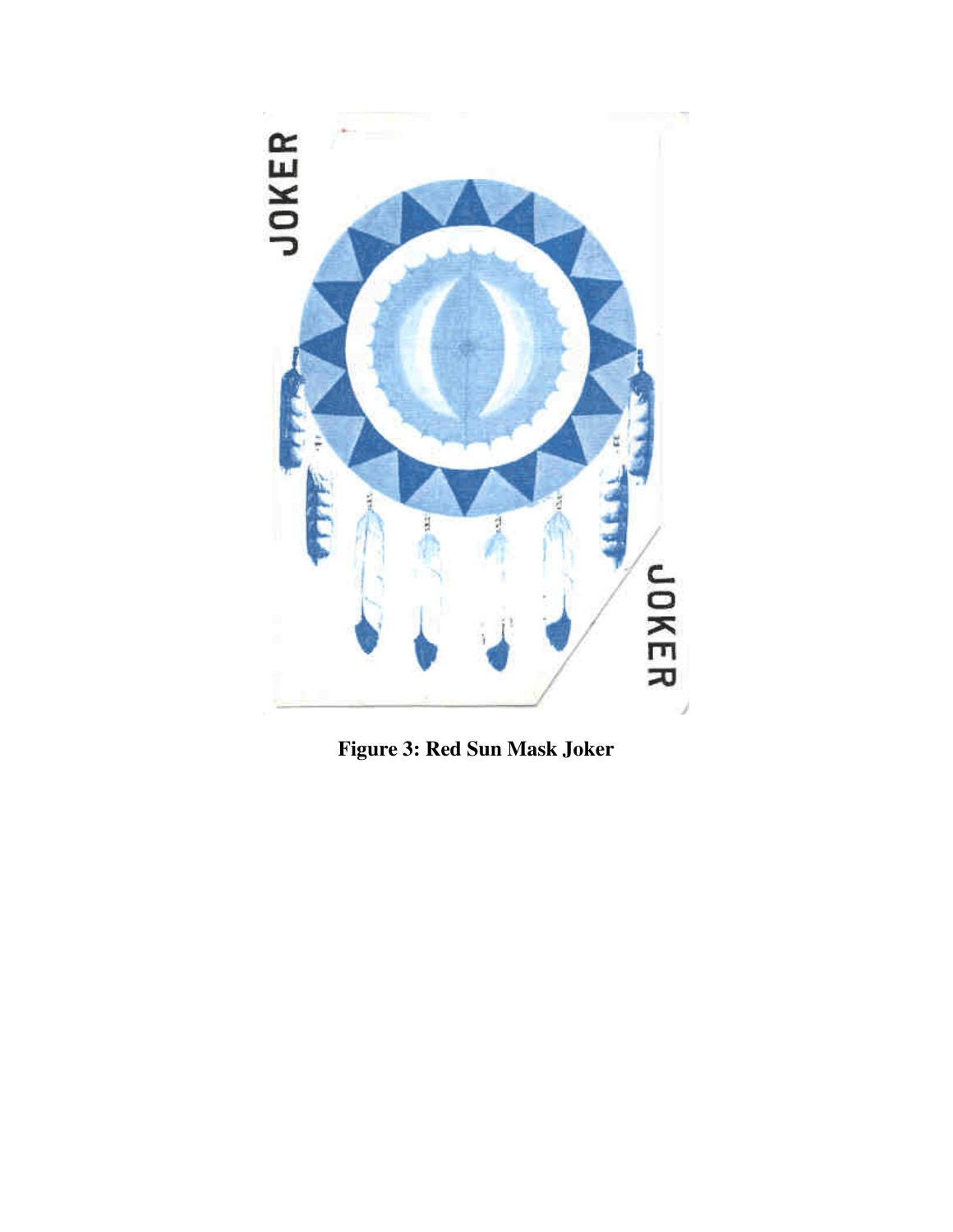

Julie's calendar is distinctive in its personal connectedness, and how it organizes time and represents culture. What is evident in her introductory material is that she recognizes that in being human, she has the power to shape time differently. She says that, "Calendars were created because human beings have a need to measure time. Time is often thought of as a line or as continually going forward. I like to think of a calendar as marking time in a circle or spiral that keeps returning to the same events and traditions that I choose to highlight each year." In this statement she expresses her social and cultural awareness of how humans make sense of their experience.

Julie compares life to a shuffled deck of cards. Each week, represented by a card, is a metaphor for life's organization "This shuffled deck of cards mixes up the calendar and puts unexpected days and weeks next to each other. It reminds me that life is not always predictable." For Julie, playing solitaire is how she describes her interaction with the calendar. In her prefatory material she says, "Like a solitaire player, I am determined to sort the calendar into its proper order. And like the solitaire player who is compelled to keep playing, I am also eager to challenge the calendar to another year every time."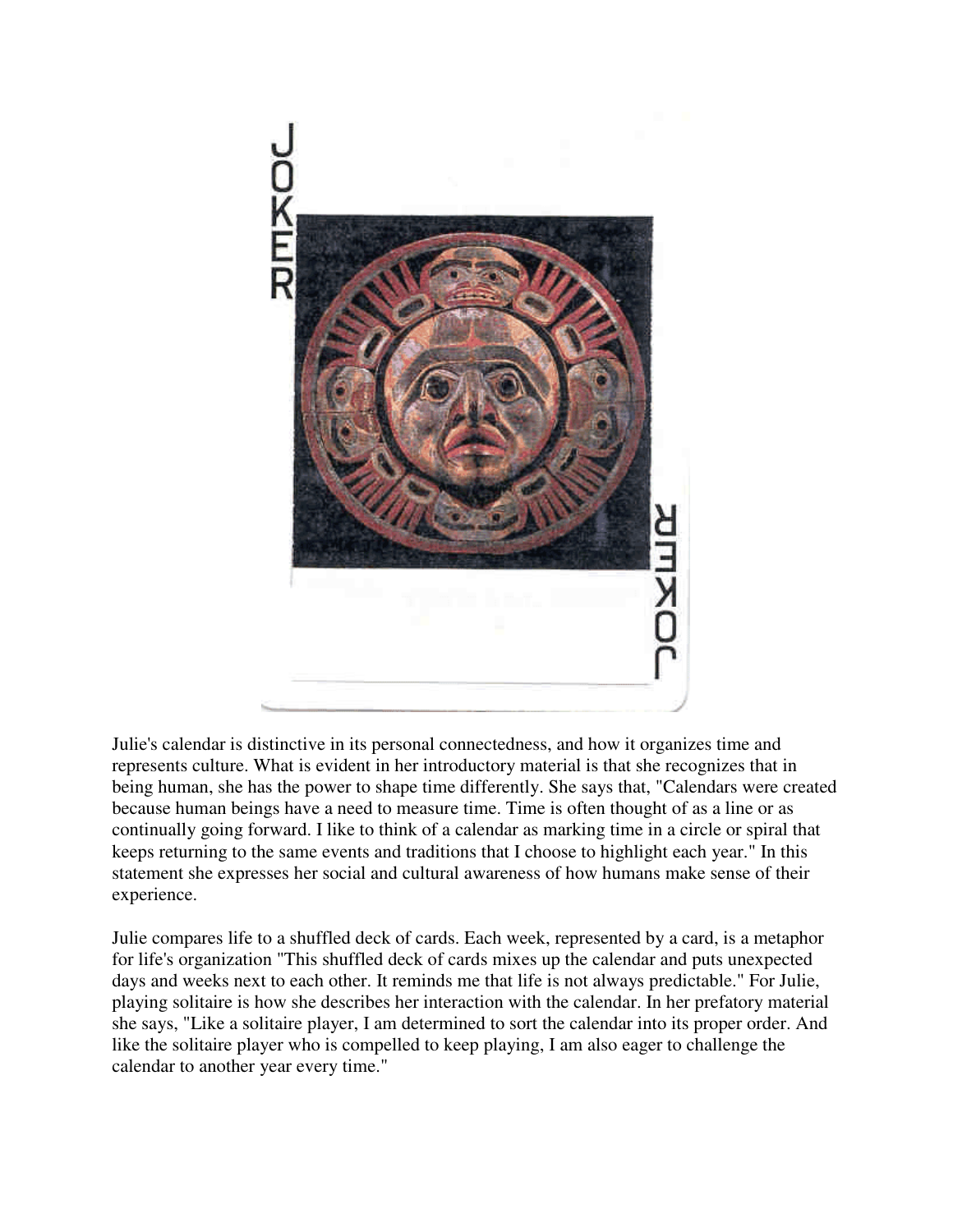The calendar, in Julie's hands, provides a way to reflect on events of the year, and on significant traditions of which she is a part. She states, "A calendar marks my habits and keeps track of my memories because it is comforting to me to anticipate recurring events each year. The calendar also marks unexpected events, cancellations, surprises and changes." The richness of Julie's understanding of calendar-making is well expressed in her purposefulness in designing the multicultural dimensions of her calendar.

### **Julie's Explanations for her Representations**

Included within a red leather card case that holds the transformed card deck is a booklet in which Julie explains how she selected images. She describes her choices for the pictures on the fronts and backs of the cards and the jokers in terms of their importance to their ethnic heritage and how they depict the passing of time. Julie selected a representation of the Aztec calendar for the card backs (see Figure 4), and describes her rationale, " as a tribute to both the circular motion of time that a calendar suggests to me and to our Mexican neighbors to the south."



### **Figure 4: Aztec Calendar Back**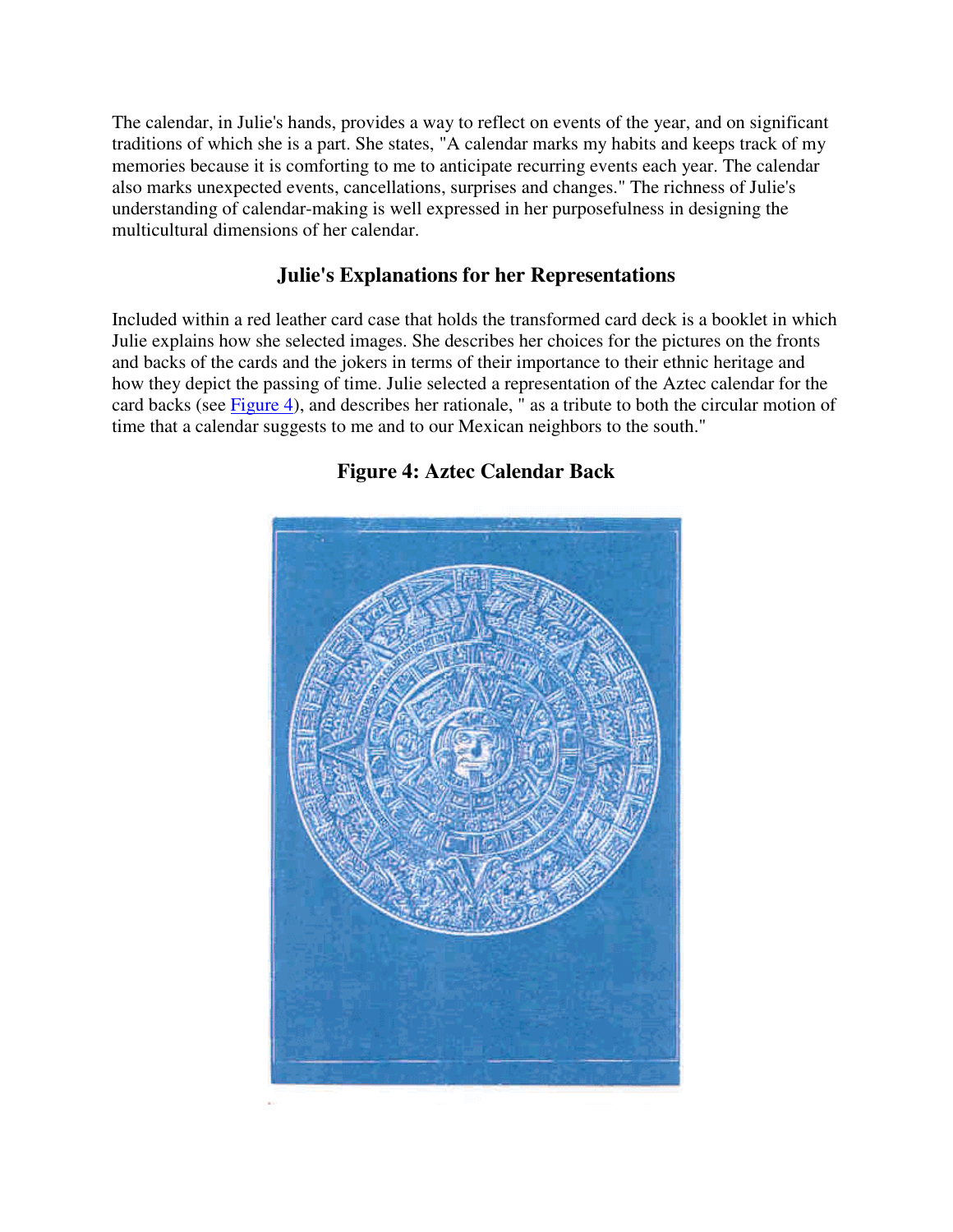The Jokers were chosen to, "pay tribute to two of the many groups of people who are native to North America. The red sun mask is from a Northwest Coast Indian tribe (see Figure 3). The moon shield is from a Plains Indian tribe, possibly Apache (see Figure 2)."

Julie chose images to represent the four different seasons to correspond to the four suits in a deck of cards. She relates the pictures to her own life experience with different cultures. "I have altered some of the symbols on the deck to reflect just a few of the groups of people that I see around me in New York City." She explains why she chose the artwork, and how her choice of images honors global cultural perspectives. "The artwork I selected was created by people who worked in their own country and made it a point of their work to capture and broadcast elements of their own culture." Julie is definitive about why she selected images of people. "I have chosen human figures to represent the four suits in the deck because physical appearance is one way people associate themselves with a culture." Julie is concerned that the images she has selected will relate to her prospective students. She states that, "These artworks come from different periods of time and yet contain elements that are still found in each culture today."

In Julie's calendar, each season is a different suit of thirteen cards, each with a week's worth of days. On each suit there is a different, deliberately selected picture. For Spades and the Spring season, Julie chose a picture of a Chinese woman (see Figure 5). She writes,

In honor of 1993 being the year of the rooster for the Chinese calendar, I chose this drawing of a woman feeding chickens and roosters. It is from a series of peasant drawings made in the 1970's to promote socialism and proletarian politics in China. The drawing comes from the Shensi province, which is located near the Great Wall in north central China. The artists of these pictures were fellow peasant workers who drew in their spare time. I noticed that the tin bowl the woman is carrying is similar to those I have found in Chinatown.

### **Figure 5: Chinese Woman Card**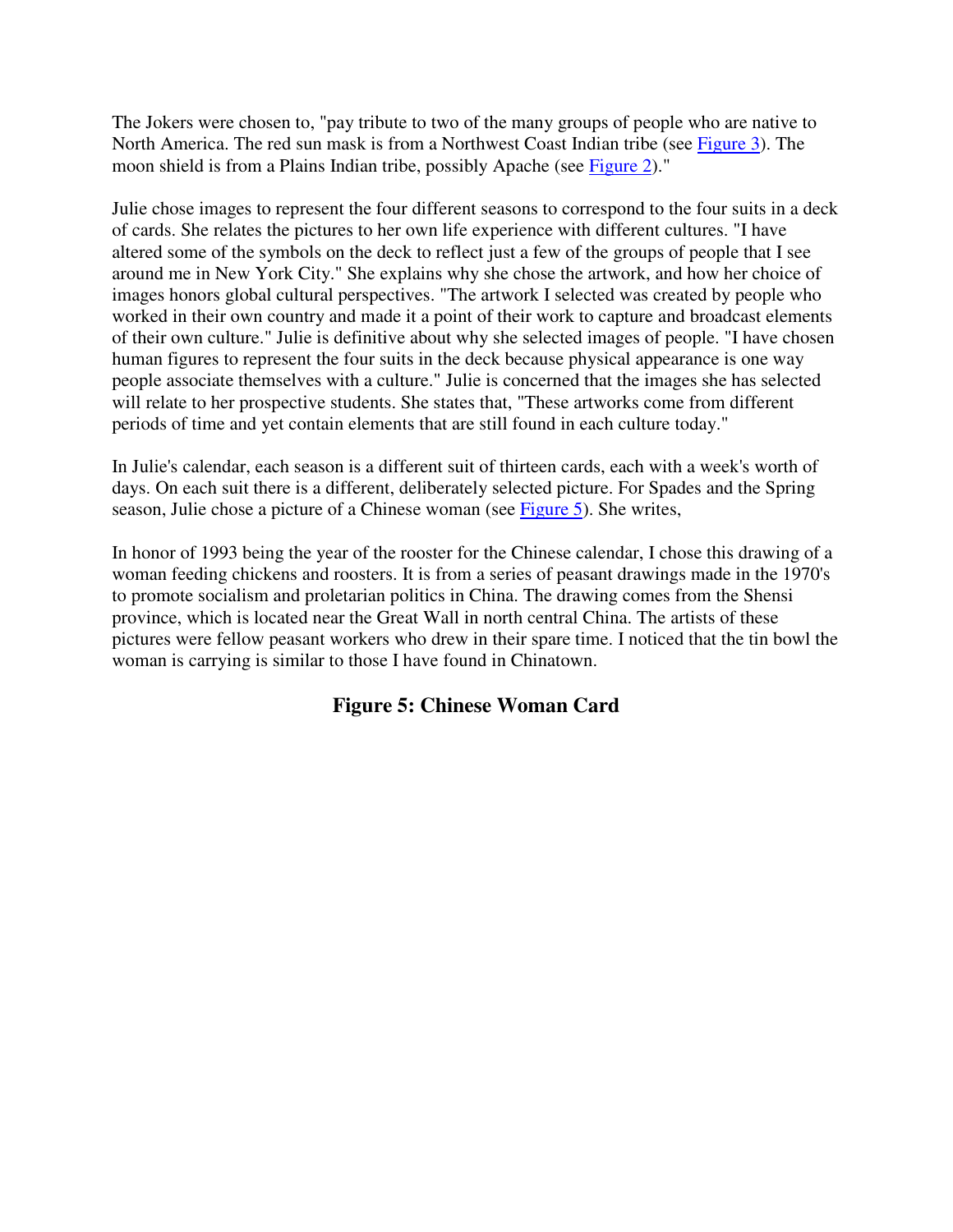

For Hearts, Julie chose to represent summer with a picture of an Indian woman (see Figure 6).

This is a painting from the 19th century and comes from the Jaipur region of India which is south of New Delhi. The woman is holding a lotus flower which in this painting symbolizes purity. For me, the lotus represents one of the many fragrant herbs and spices I associate with Indian culture. I see Indian women dressed in similar beautiful cotton and silk saris everyday in New York City.

# **Figure 6: Indian Woman Card**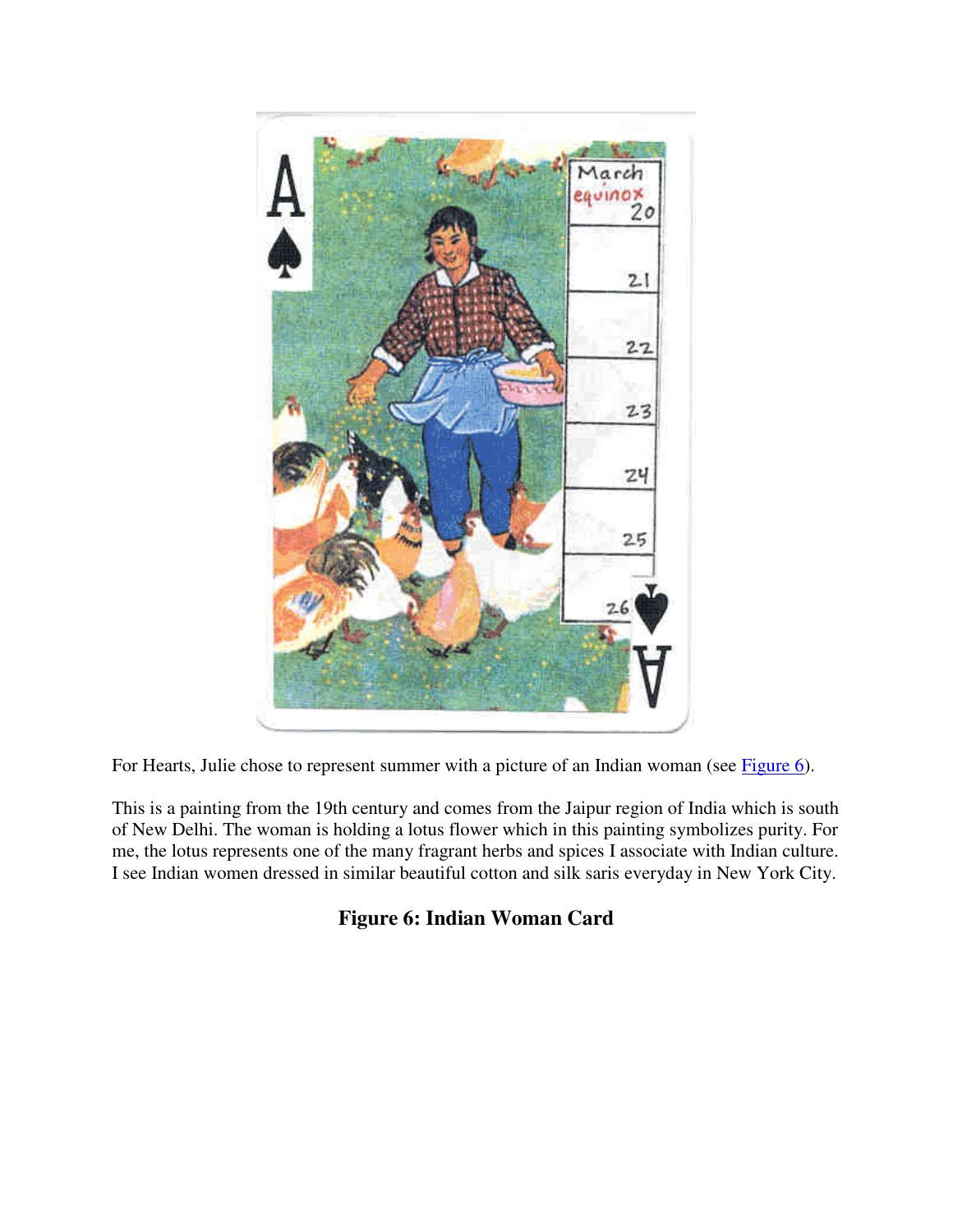

For Clubs, and the autumn, Julie selected an image of a South African man (see Figure 7).

This statue is of a businessman from Venda, an independent ethnic group which is located in the northeastern tip of South Africa. The statue was made in 1986 by a South African woman who is struggling to hang on to traditional art methods in her changing country. She is also trying to bring beauty to her ravaged community. The sculpture is made of clay from the river banks and fired in a traditional straw oven.

## **Figure 7: South African Man Card**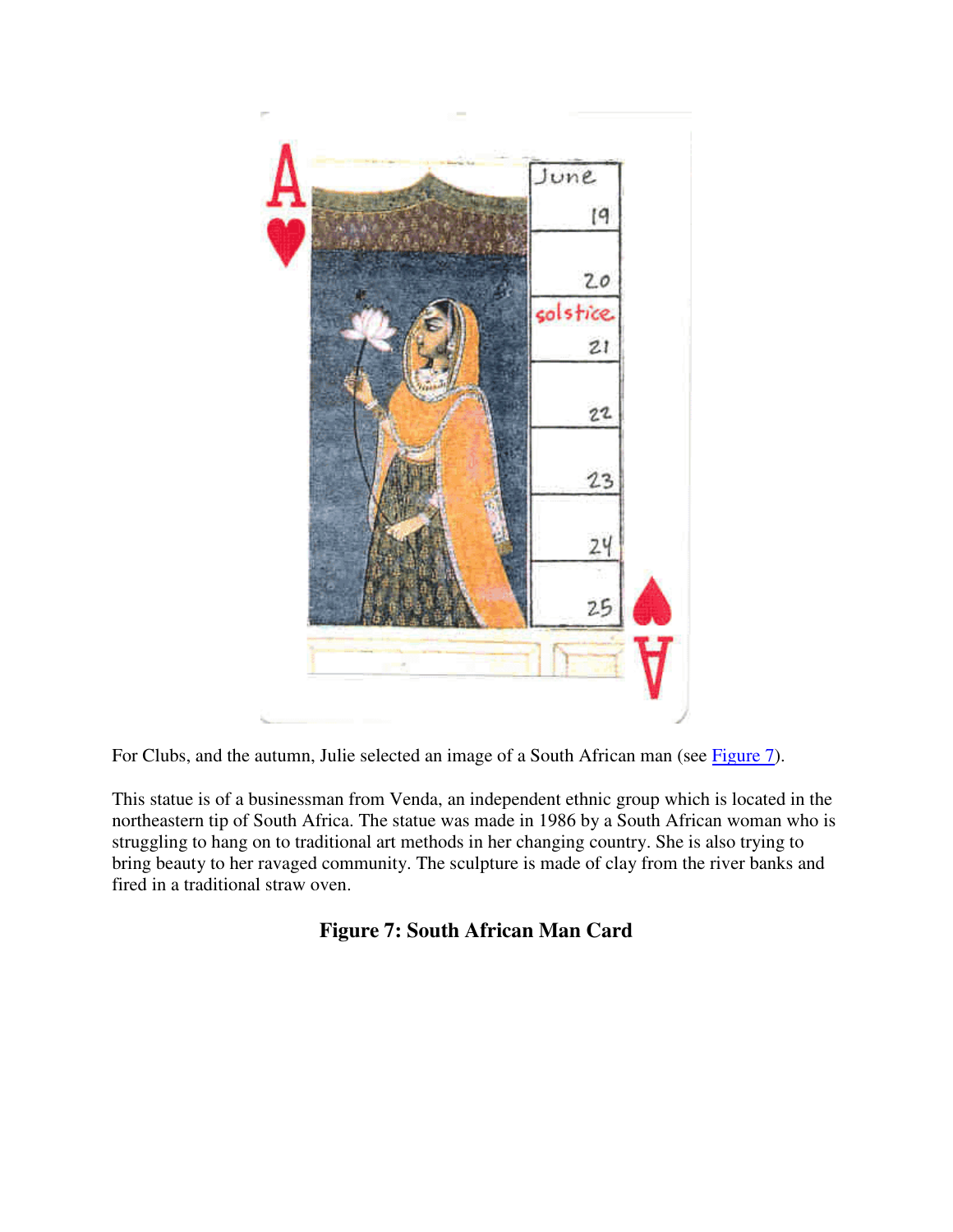

The fourth suit is Diamonds, linked with winter and the image of a Jewish man (see Figure 8).

This is a watercolor from one of my favorite painters, Marc Chagall. It was painted in the 1920's when Chagall was in the process of struggling to leave his home near St. Petersburg for Europe. Chagall was a Russian Jew who celebrated his religious and geographical heritage even long after he escaped from his oppressive country. The man's clothing is a reminder that the dress of the Orthodox Jews has remained the same for several decades.

## **Figure 8: Jewish Man Card**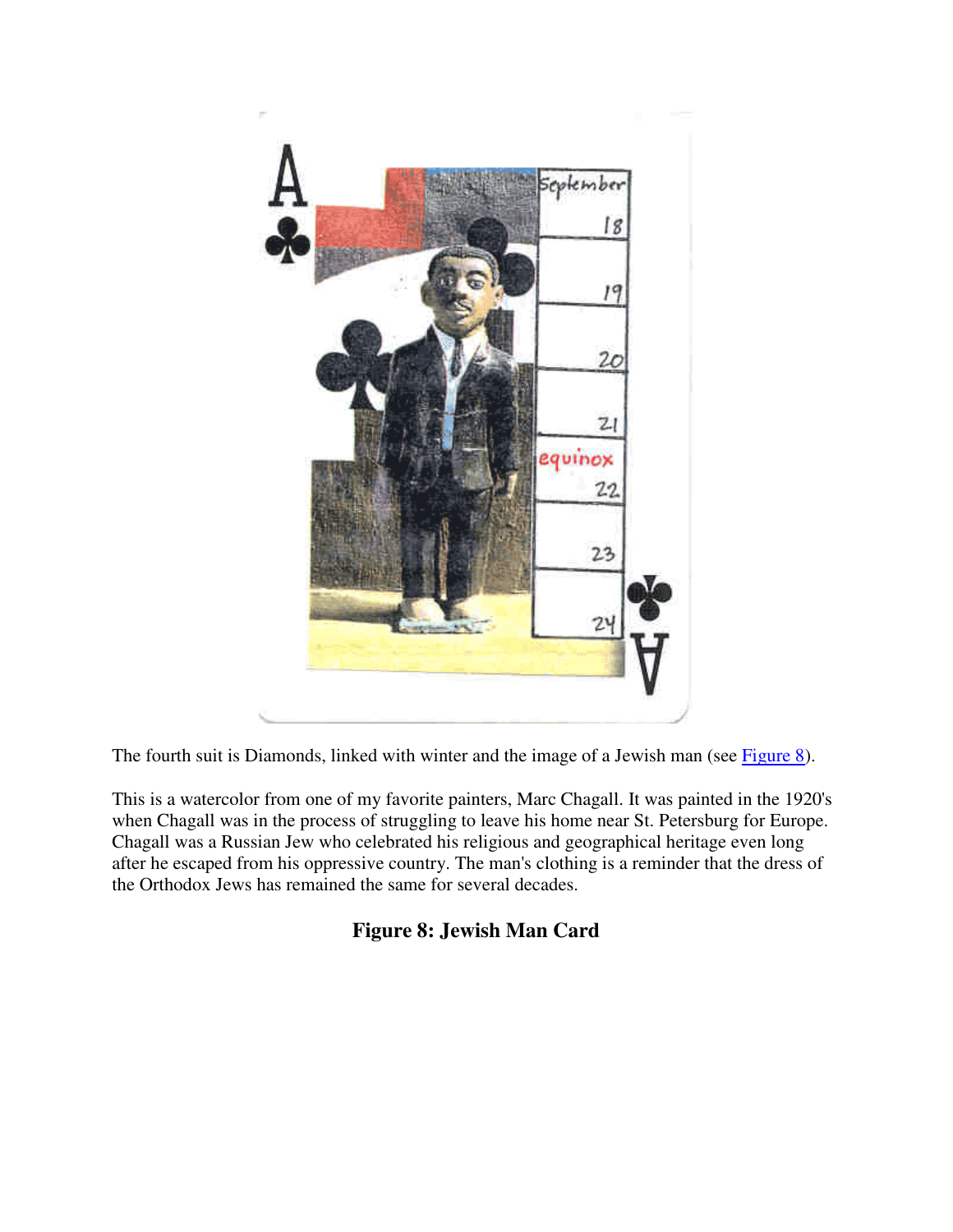

With the exception of the South African man, Julie relates each of the images she selects to her own life, either in her travels in New York, or in her heritage, explicitly demonstrating the quality of personal connectedness. Julie was a student in Global Perspectives prior to our research work together. Therefore, we do not have video to document the presentation, and so have omitted our questions that discuss the video or interpersonal representations. The questions we can ask about Julie's calendar are:

What representations have been elicited by our pedagogical and research methodologies?

Many of the representations that appear in Julie's calendar are cultural icons. We see these images as the way the student can communicate her intentions. Julie brings in both time and culture into her calendar in a very sophisticated construction. She alters a deck of cards, showing that she understands that the cards represent weeks of the year, and she places on the cards representations of multiculturalism. Her chosen representations are individual selections. While some of the representations, like the Aztec calendar, are also selected by other students because they so clearly fit the criteria, her choices of the artwork on the front of the cards is unique. We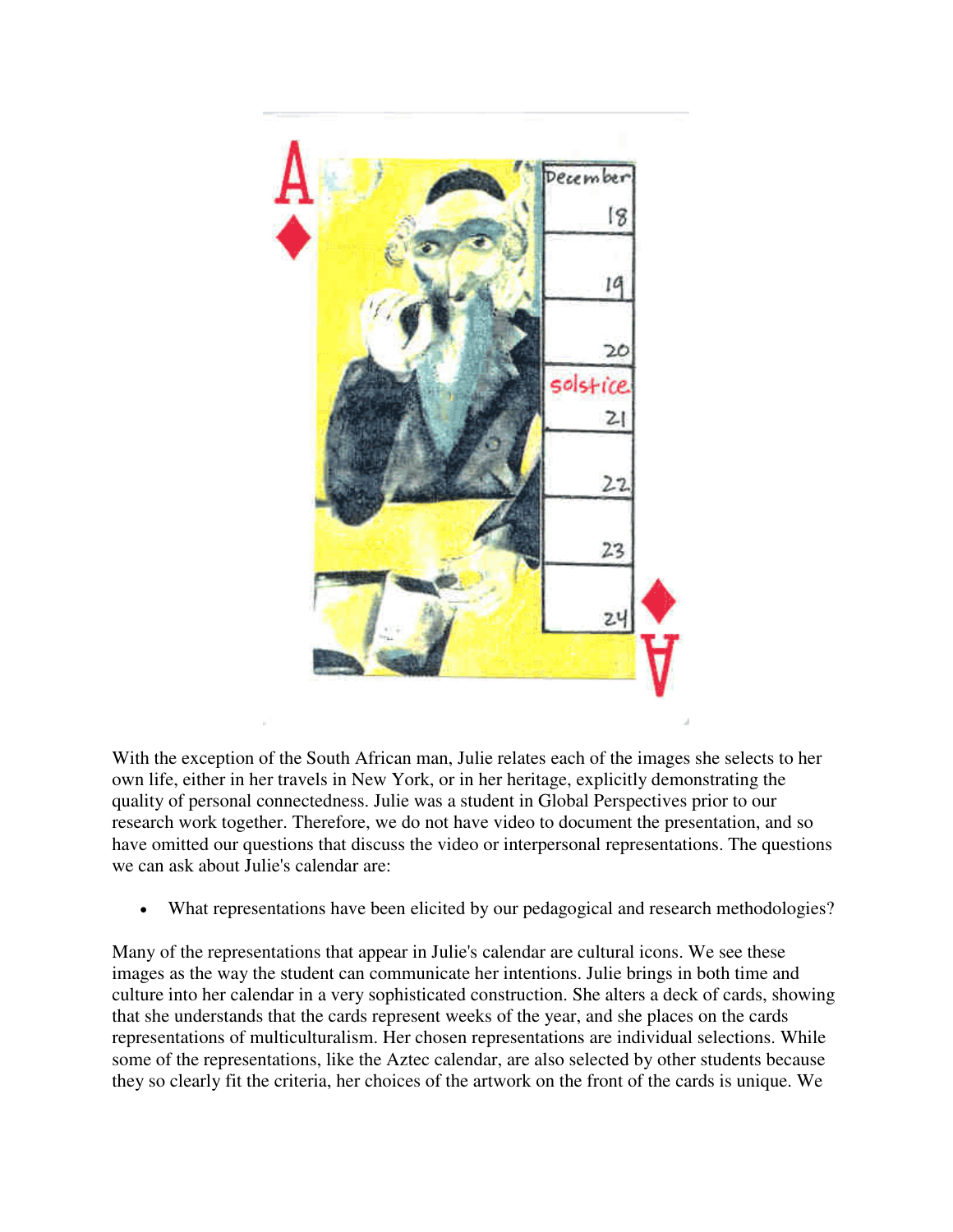believe that there is a factor in our teaching methods, particularly the collective reflection we encourage in class, that elicits this type of work from many students.

• What representations are displayed in the artifacts themselves? What makes an artifact recognizable as a calendar?

The representations Julie has selected and the form she has placed them in are inherently recognizable as a calendar. As we interpret Julie's calendar, we note that by including a booklet cut down to fit into the leather case, Julie has effectively provided an explanation of the calendar as an integral part. It is an eye-catching and surprising calendar. Even if someone else had adopted the card deck metaphor, Julie's calendar would stand out as unique and original. This is partially due to the painstaking effort that went into its construction, and partially due to the striking symbolic representations she selected. Her images of ethnic characters represent her desire to make the calendar meet the multicultural criteria as well as meet other criteria of personal connectedness, but they do more than that. The representations of time serve as icons. One could, without the explanatory booklet, perceive that this deck of cards is a calendar. It has been transformed.

• What is focal and tacit in the calendar presentation as an interpersonal representation?

Julie takes a stance toward the passing of time. We note that she has not altered physical time, but has used the 52 weeks of the year metaphorically. Her discussion of the disquiet she feels when time is mixed up, like a shuffled deck of cards, acknowledges that she needs the structure an inflexible calendar would bring, yet she also desires excitement.

• What generative and emerging themes are evident in the representations?

In the research we have conducted, we have begun to name two types of themes. Generative themes are those that organize our work. The three generative themes that have emerged thus far are praxis in teaching, collective reflection, and calendar artifacts as texts. Within these themes we have searched many calendar artifacts, video presentations, and interpersonal presentations for specific themes that provide constant comparisons - we have found that many students label their calendars with universal icons as a means of non-verbal communication. These representations reflect understandings that show a continuum of the taken-for-granted to critically perceived.

Julie's selection of the images for her calendar demonstrates her attention to the criteria of the holistic assessment tool used by the class in the critically perceived part of the continuum. The criteria ask students to be conscious of the multicultural aspects of their calendars, and also to attend to personal connectedness as an attribute of calendar-making. She is sympathetic to the condition of South Africans, calling it a "ravaged community," as she honors the work of the statue's sculptress. It is clear from her calendar that Julie sees the complexity of addressing global issues.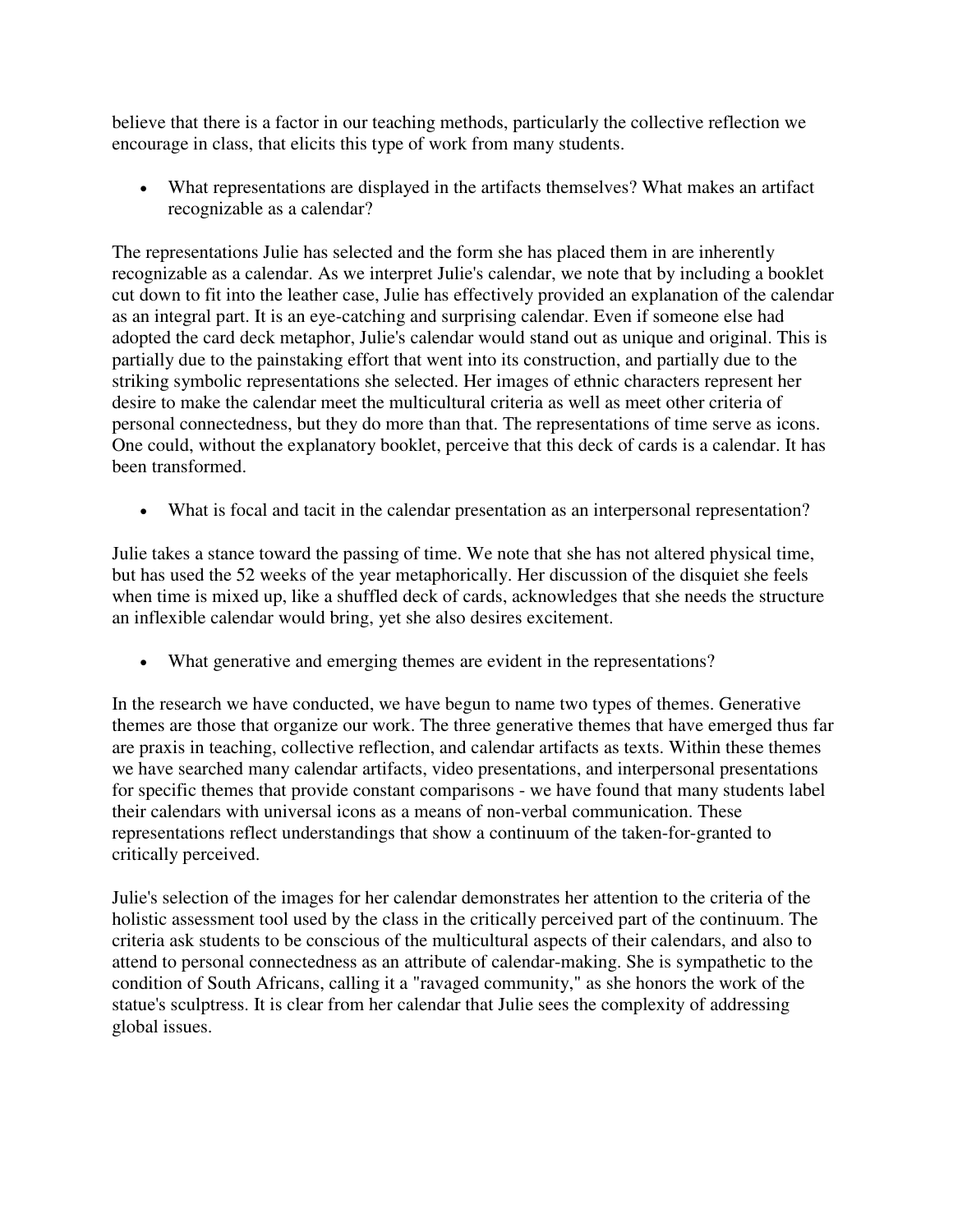We have only highlighted here some of our thinking about Julie's calendar and its meaningfulness in looking at teacher education students' representations of multicultural curriculum.

## **Julie's Insights as a Practicing Teacher**

When Julie graduated from the teacher education program, she began her teaching career at a troubled public school in Harlem. Her teaching stories were both heart-breaking and hopeful, as she and the school's staff struggled to meet the needs of children. In the following recollection she wrote in response to our request to discuss her calendar at the University of Pennsylvania Ethnography Forum she tells the reader about how she translated the experience of making a calendar into her actions in teaching.

In preparation for the 1999 Ethnography Forum, Julie wrote the following retrospective reflection with her insights as a practicing teacher:

The task of creating a multicultural calendar remains a powerful experience that has led me to believe in the importance of people telling their own stories. I guess I choose to interpret multicultural not so much as something that is taught as a part of' the planned curriculum, but what happens every day in a classroom when people from different backgrounds and experiences come together. How we approach, interpret and engage ourselves with the materials and each other, creates a multicultural environment.

In order to be the facilitator and guide in this journey, I need to be clear with myself about my own history. Creating my calendar led me to discover elements of myself that I didn't even realize I had. My calendar tells my story. For instance, when I look at the red leather cover, I see my grandmother. Like me, she was an avid card player and this case belonged to her. Like me, she was a New York City Public School teacher and worked with a variety of children and families.

The calendar has helped me focus on where I turn when confronted with a project that has openended guidelines. It has become a model for projects that I create with my students. I often launch into some project and I'm not clear on how we are going to get to the end or how or what materials we will use to get there. But, this much I do know, the children are invited to share their expertise and ideas, they know they are as much of the design process as the implementation. They also know that we will process and share the experience through holistic criteria and discussion.

The children in my classroom are really no different than anyone else in the world. They seek what we all seek. They want to have a sense of community. To belong to something. To feel worthwhile and a part of something bigger than themselves. They want to give support and get it back. They also want to come to a place everyday where they know they are safe from criticism and abuse. A place where they are accepted and cherished. They also want to know who they are and where they fit in.

Julie's description above reveals something about her caring relationships with her students. As she discussed how her grandmother's love of cards influenced her design for her calendar, she remembered her experience of making connections and saw that what she does with her students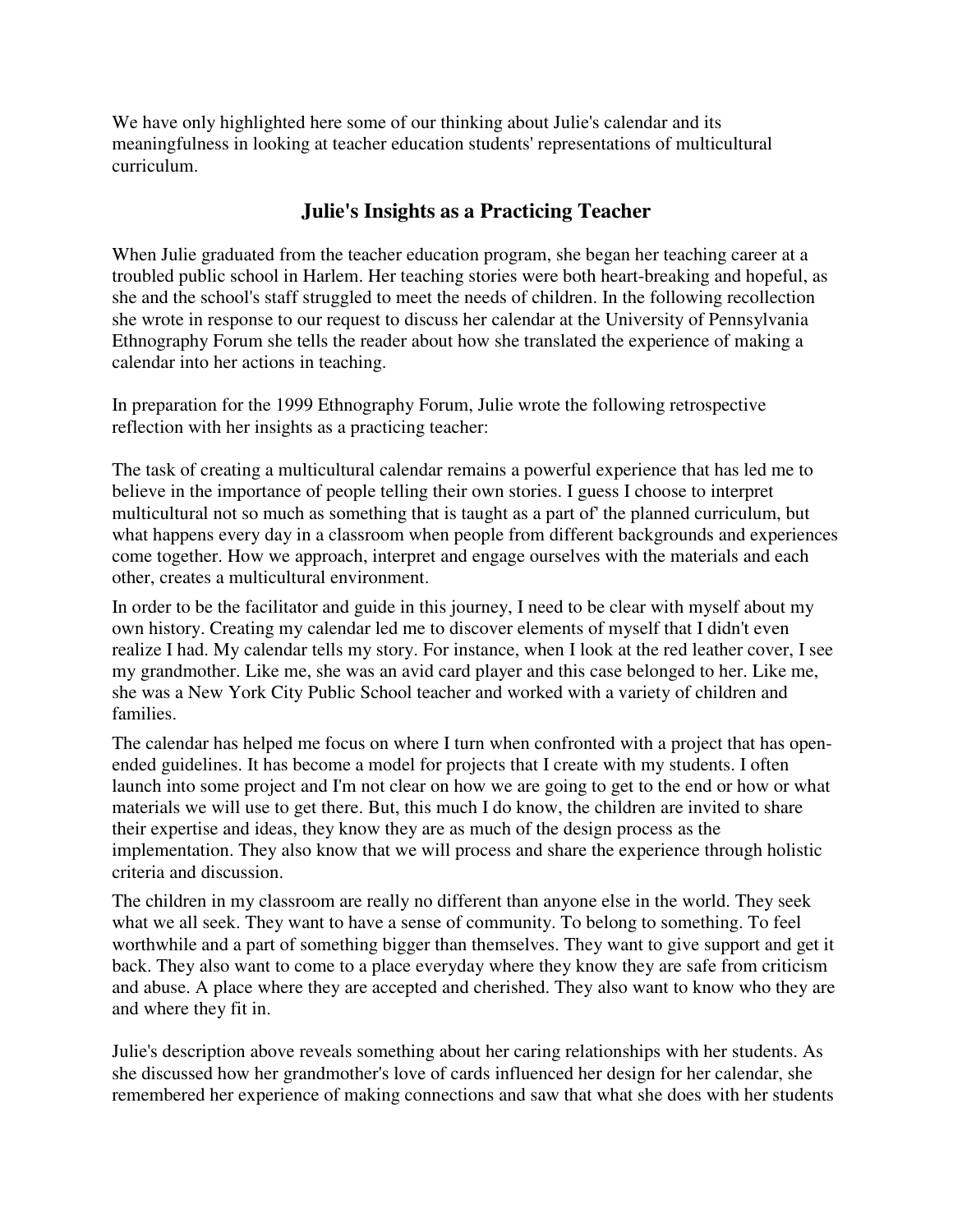is to create space for their representations of meaning in the same way the calendar project engaged her. She smiled, knowing that it takes a step into the imagination to see her artifact as a calendar, not as a deck of cards.

In reviewing Julie's calendar, we come to our question,

• How do representations inform other layers of this research?

We note that it often takes imagination to interpret the calendars constructed by students who play with the ideas of time and how to shape it. We have seen Julie and other students appreciate that an underlying purpose of the multicultural calendar project is to recognize how calendars are a part of the human story. The multicultural calendar project is an opportunity to be in the role of the teacher developing multicultural knowledge and awareness with children in creative ways, not solely through informational ethnic studies. For these reasons, the calendar project is a key instrument for developing culturally responsive teachers.

Our attention to the knowledge/action dialectic points to a generative theme that has emerged from our study of artifacts as texts, the theme of praxis in teaching. Our pedagogical methods support students' risk-taking in making representations that voice their consciousness of time and culture. The dialectical relationship of action and reflection experienced in class moves students to identify the taken-for-granted understandings they bring. It places the responsibility for confronting meanings, culture, and multicultural curriculum, with the student.

How can teacher educators be encouraged to reflect on their student's meanings? Asking the above questions about representations leads to collective reflection on the ways students' meanings are constructed. It is research into representation that may open the way for teacher educators to give voice to their own and their students' meanings.

#### **References**

 Ayers, W., & Ford, P. (Eds.). (1996). *City kids, city teachers: Reports from the front row*. New York: New Press.

 Bandura, A. (1986). *Social foundations of thought and action: A social cognitive theory*. Englewood Cliffs, NJ: Prentice-Hall.

Banks, J. A. (1991). *Teaching strategies for ethnic studies* (5th ed.). Boston: Allyn & Bacon.

 Banks, J. A., & Banks, C. M. (1996). *Multicultural education: Issues and perspectives* (2nd ed.). Boston: Allyn & Bacon.

 Berger, P., & Luckmann, T. (1967). *The social construction of reality: A treatise in the sociology of knowledge*. Garden City, NY: Anchor Books, Doubleday.

 Carr, W., & Kemmis, S. (1986). *Becoming critical: Education, knowledge and action research*. London: Falmer Press.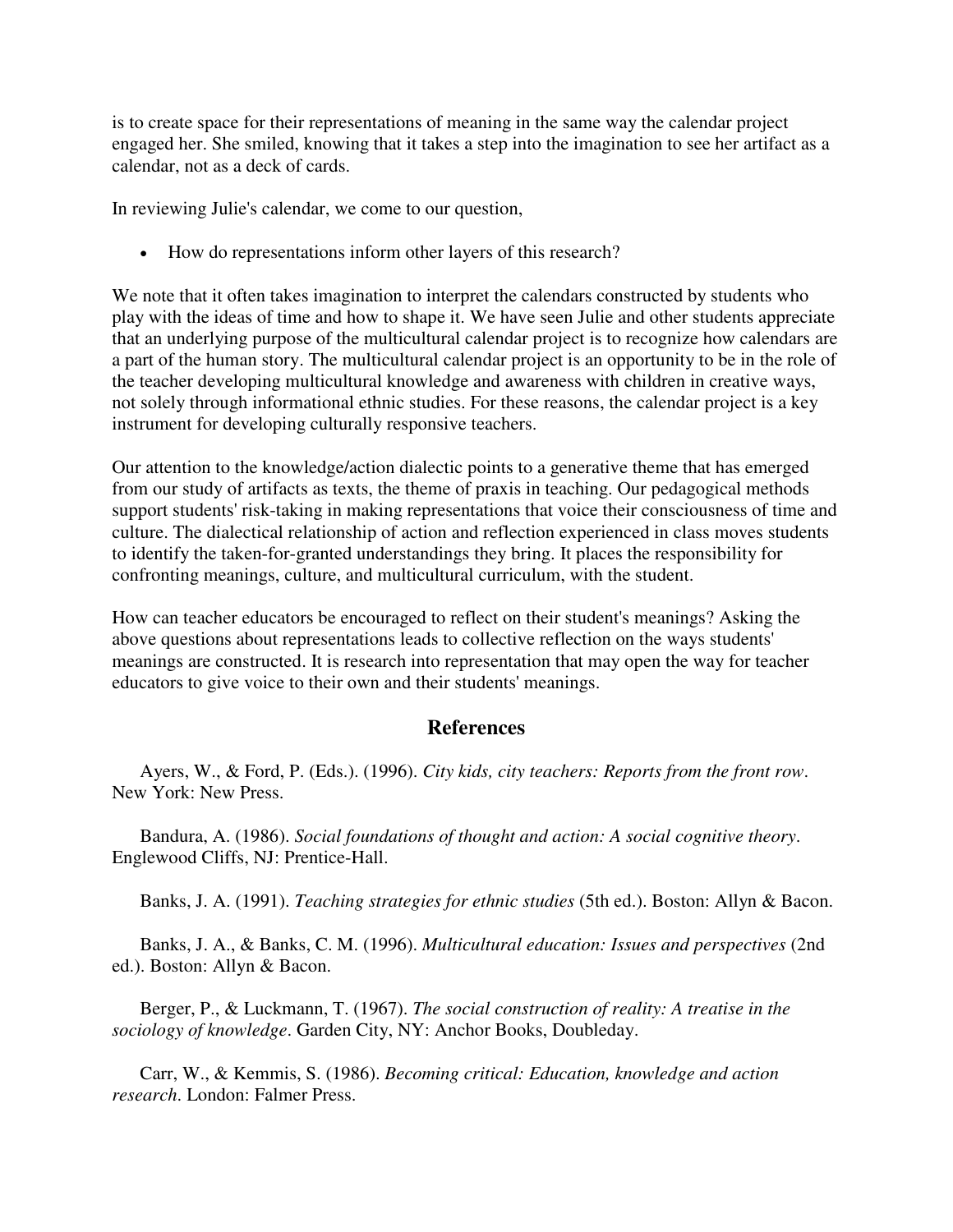Cole, A., brown, b., Buttignol, M., & Knowles, J. G. (1999). *Living in paradox: A multimedia representation of teacher educators'lives in context*. Installation at the Annual Meeting of the American Educational Research Association, Montreal, Canada.

 De Lawter, K. (1982). *A constructivist view of competency-based teacher education materials*. Unpublished dissertation. Teachers College, Columbia University.

 De Lawter, K. (1986/1990). *Global perspectives calendar holistic evaluation criteria*. Unpublished manuscript. Pace University.

 De Lawter, K., & Sosin, A. (2000). *A self-study in teacher education: Collective reflection as negotiated meaning*. Paper presented at the annual meeting of the American Educational Research Association. New Orleans, LA. April 25, 2000.

 Diaz, C. F., Massilas, B.G., & Xanthopoulos, J. A. (1999). *Global perspectives for educators*. Boston, MA: Allyn & Bacon.

 Feldman, A. (1999). The role of conversation in collaborative action research. *Educational Action Research: An International Journal, 7*, 125-144.

Freire, P. (1970/1998). *Pedagogy of the oppressed*. New York: Continuum.

Garfinkel, H. (1967). *Studies in ethnomethodology*. Englewood Cliffs, NJ: Prentice Hall.

 Giroux, H. A. (1983). *Theory & resistance in education: A pedagogy for the opposition*. South Hadley, MA: Bergin & Garvey.

 Gore, A. (1993). *Earth in the balance: Ecology and the human spirit*. New York: Plume Book.

 Hollins, E. (1995). Revealing the deep meaning of culture in school learning: Framing a new paradigm for teacher preparation. *Action in Teacher Education, 17*(1), 70-79.

 Kroloff, Rabbi C. A. (1993). *54 Ways you can help the homeless*. Southport, CT: Macmillan Publishing

 Leck, G. M. (1990). Examining gender as a foundation within foundational studies. *Teachers College Record, 91*(3), 382-395.

 Levison, L. (1986). Choose engagement over exposure. In J. Kendall (Eds.), *Combining service and learning: A Resource Book for Community and Public Service: Vol. 1* (pp. 68-75). Alexandria, VA: National Society for Experiential Education.

 Meier, D. (1995). *The power of their ideas: Lessons for America from a small school in Harlem*. Boston: Beacon Press.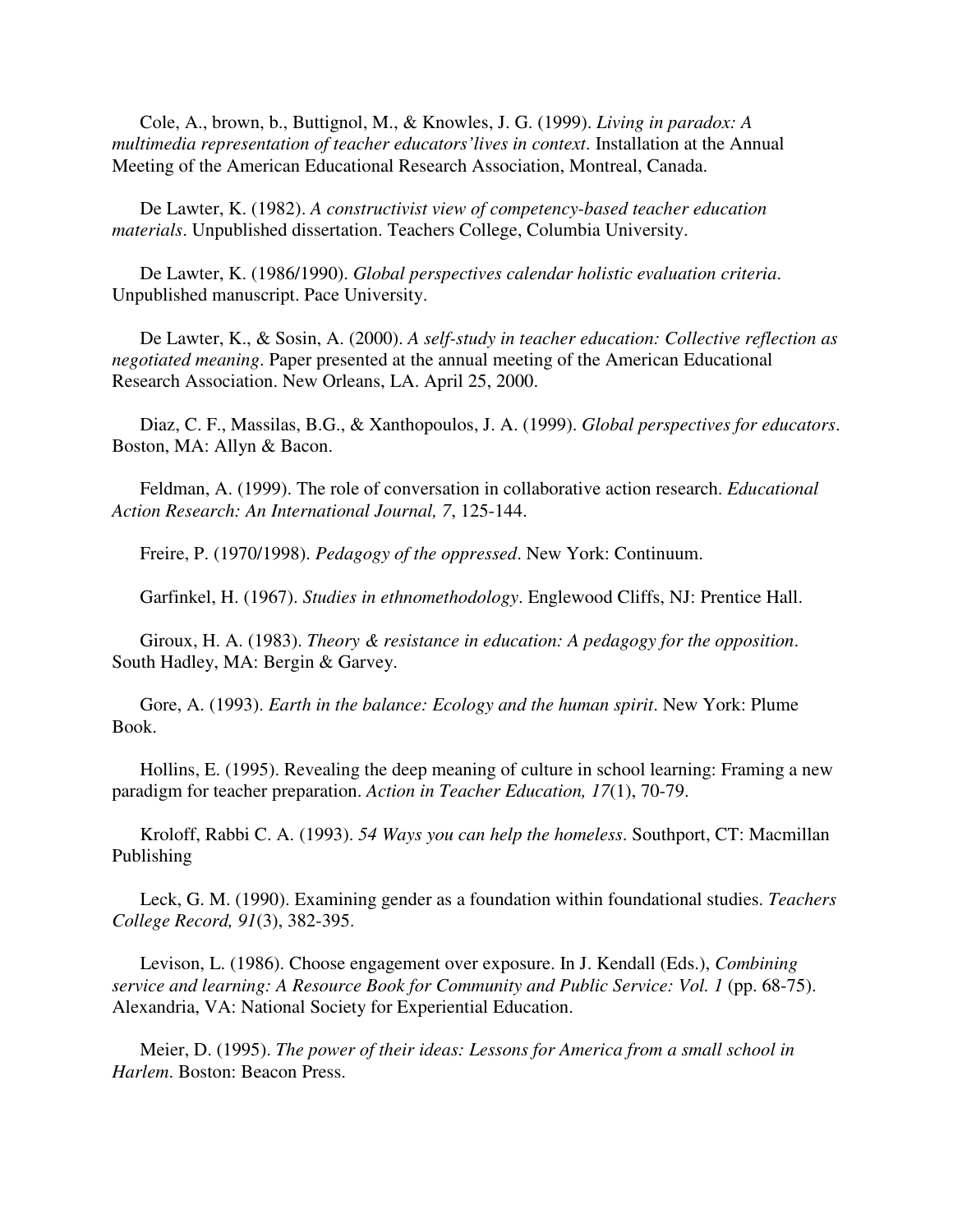Nel, J. (1995). From theory to practice: Ogbu and Erickson in the multicultural curriculum. *Action in Teacher Education, 17*(1), 60-69.

 Polanyi, M. (1964). *Personal knowledge: Towards a post-critical philosophy*. New York: Harper & Row.

Polanyi, M. (1967). *The tacit dimension*. New York: Doubleday.

 Rafferty, Y. (1998). Meeting the educational needs of homeless children. *Educational Leadership, 55*(4), 48-52.

 Ricoeur, P. (1976). *Interpretation theory: discourse and the surplus of meaning*. Fort Worth, TX: The Texas Christian University Press.

 Saign, G. C. (1994). *GREEN essentials: What you need to know about the environment*. San Francisco: Mercury House.

 Schratz, M. (1993). From cooperative action to collective self-reflection: A sociodynamic approach to educational research. In M. Schratz (Ed.), *Qualitative voices in educational research* (pp. 56-70). Washington, DC: Falmer Press.

 Schultz, S. (1987). Learning by heart: The role of action in civic education. In J. Kendall (Ed.), *Combining service and learning: A Resource Book for Community and Public Service: Vol. 1* (pp. 210-224). Alexandria, VA: National Society for Experiential Education.

 Sleeter, C. E., & Grant, C. A. (1994). *Making choices for multicultural education: Five approaches to race, class and gender* (2nd ed.). New York: Macmillan.

 United Nations. (1989). *Teaching human rights: Practical activities for primary and secondary schools*. Geneva: Centre for Human Rights.

 Zeichner, K. (1999). The new scholarship in teacher education. *Educational Researcher, 22*(9), 4-15.

#### **Author Note**

**<sup>+</sup>***Kathryn De Lawter* is a constructivist educator teaching in the School of Education on the New York campus of Pace University. She is committed to experiential education and interpretive methodologies in her teaching of *Language and Meaning and Global Perspectives*. Her email address is Kdelawter@pace.edu.

*Adrienne "Andi" Sosin* is a teacher educator at Pace University in New York City, specializing in literacy, multicultural curriculum, technology, parent involvement and service learning. Her email address is Asosin@fsmail.pace.edu.